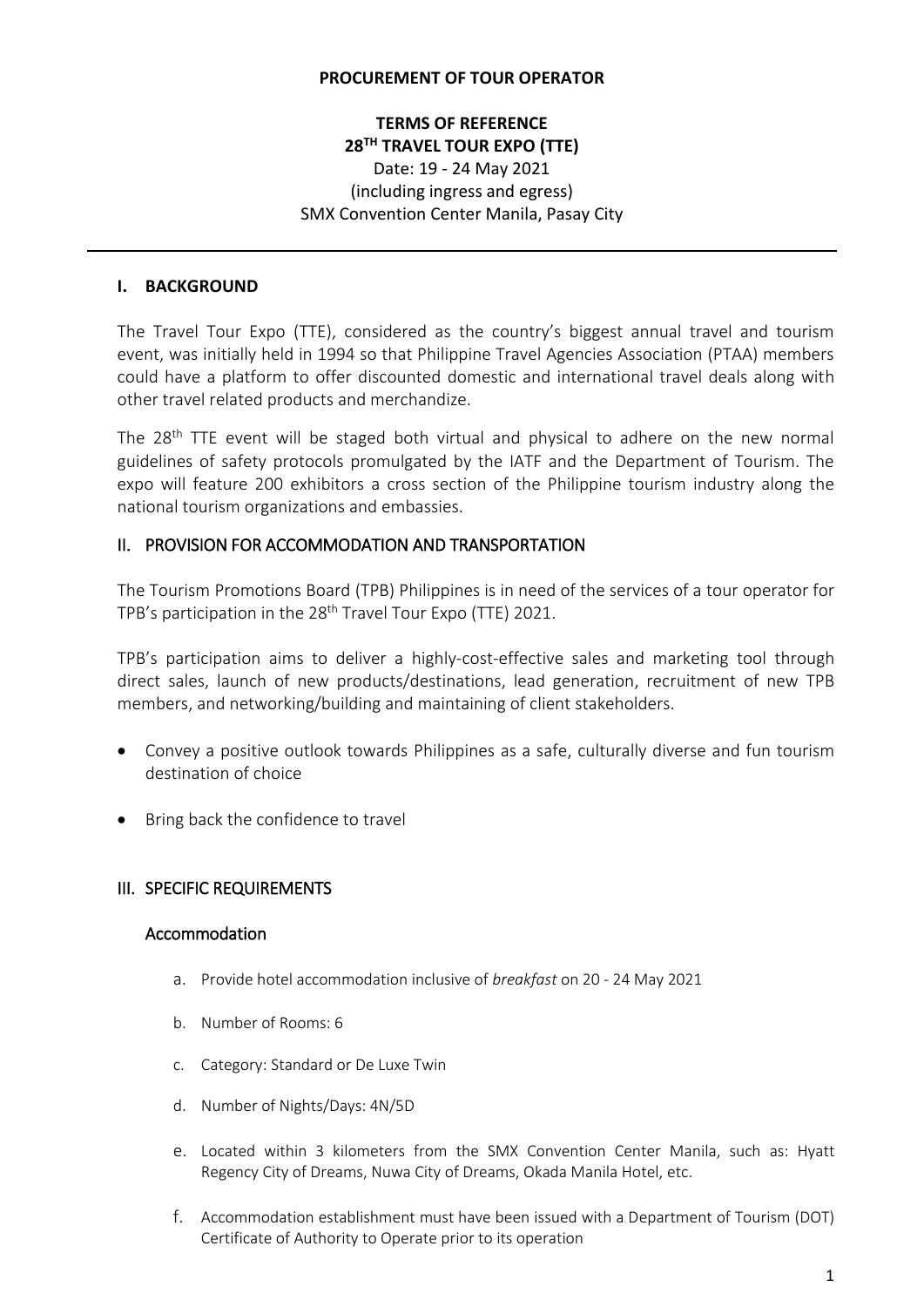- g. Provide free transportation from hotel to SMX Convention Center Manila and vice versa
- h. TPB Member
- i. Check-in Date: 20 May 2021
- j. Check-out Date: 24 May 2021
- k. Must provide corporate rates and send bill arrangements
- l. With cancellation and/or rebooking policies/arrangements

## **Transportation**

- a. Two (2) units van including gasoline
	- i. First van to begin servicing on 19 May 2021 until 24 May 2021
	- ii. Second van to begin servicing on 20 May 2021 until 24 may 2021
- b. Vehicle year model must be at least 2016
- c. Minimum engine displacement at least 2.5 to 3.5L
- d. Fully air-conditioned
- e. Maximum use of 14 hours per day inclusive of overtime
- f. Includes third-party liability insurance
- g. DOT-accredited tourist transportation
- h. TPB member, if applicable
- i. Inclusion of payment of toll fees and parking fees
- j. Cover all expenses to include driver's fee as well as his food, RT PCR (Covid 19) tests, PPEs and other miscellaneous fees
- k. Multiple pick up and drop off points within Metro Manila and its environs
- l. Comply with IATF protocols/ guidelines on safety, capacity and coverage

## IV. ADDITIONAL TECHNICAL ELIGIBILITY REQUIREMENTS

- Must be legally registered tour operator company under Philippine laws for 5 years;
- Must have previously completed a minimum of 5 projects for the past 5 years' in providing/ servicing tour operations for National Government Agencies (NGAs), Local Government Units (LGUs) and/or Private Agencies, institutions or Organizations
- Must be DOT-accredited tourism establishment